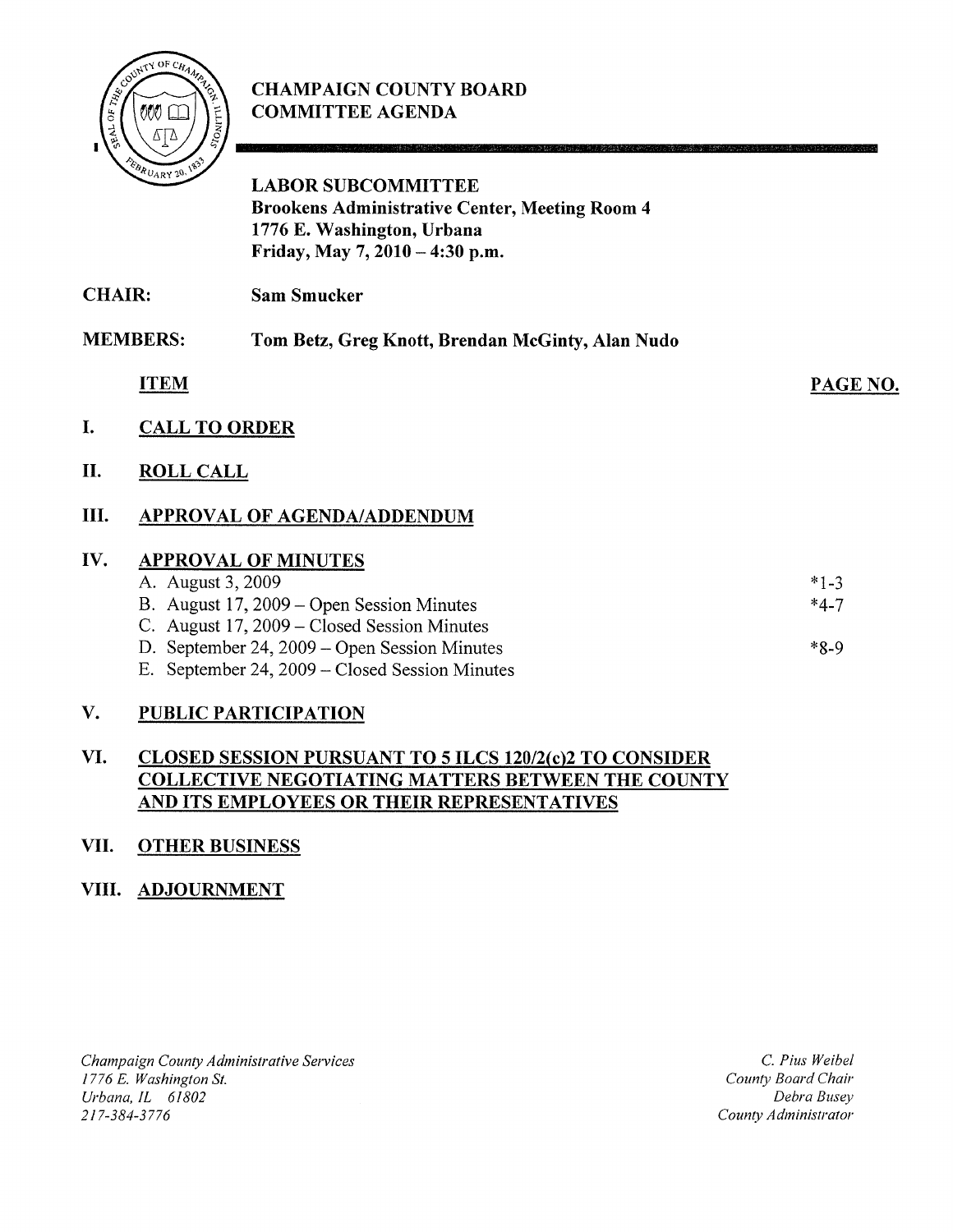| <b>LABOR SUBCOMMITTEE</b><br>Monday, August 3, 2009<br>Brookens Administrative Center, Putman Meeting Room<br>1776 E. Washington St., Urbana |                                                                                                                                                                                               |  |  |
|----------------------------------------------------------------------------------------------------------------------------------------------|-----------------------------------------------------------------------------------------------------------------------------------------------------------------------------------------------|--|--|
| $5:15$ p.m.                                                                                                                                  |                                                                                                                                                                                               |  |  |
| <b>MEMBERS PRESENT:</b>                                                                                                                      | Tom Betz, Greg Knott, Brendan McGinty, Alan Nudo,<br>Sam Smucker (Chair)                                                                                                                      |  |  |
| <b>MEMBERS ABSENT:</b>                                                                                                                       | None                                                                                                                                                                                          |  |  |
| <b>OTHERS PRESENT:</b>                                                                                                                       | Kat Bork (Administrative Secretary), Deb Busey (County<br>Administrator), Alan Kurtz (County Board Member), C. Pius Weibel<br>(County Board Chair), Nora Stewart (AFSCME Local 900 President) |  |  |
| <b>CALL TO ORDER</b>                                                                                                                         |                                                                                                                                                                                               |  |  |
|                                                                                                                                              | Smucker called the meeting to order at 5:24 p.m.                                                                                                                                              |  |  |
| <b>ROLL CALL</b>                                                                                                                             |                                                                                                                                                                                               |  |  |
| the presence of a quorum.                                                                                                                    | Betz, Knott, McGinty, Nudo, and Smucker were present at the time of roll call, establishing                                                                                                   |  |  |
| <b>APPROVAL OF AGENDA/ADDENDUM</b>                                                                                                           |                                                                                                                                                                                               |  |  |
| ayes.                                                                                                                                        | MOTION by Betz to approve the agenda; seconded by McGinty. Motion carried with all                                                                                                            |  |  |
| <b>PUBLIC PARTICIPATION</b>                                                                                                                  |                                                                                                                                                                                               |  |  |
| There was no public participation.                                                                                                           |                                                                                                                                                                                               |  |  |
|                                                                                                                                              |                                                                                                                                                                                               |  |  |
| <b>CHAIR'S REPORT</b>                                                                                                                        |                                                                                                                                                                                               |  |  |
| acceptable meeting time.                                                                                                                     | There was no report from the Chair. Busey announced another Labor Subcommittee<br>meeting will be scheduled in the next couple of weeks. The committee agreed 4:30 p.m. was an                |  |  |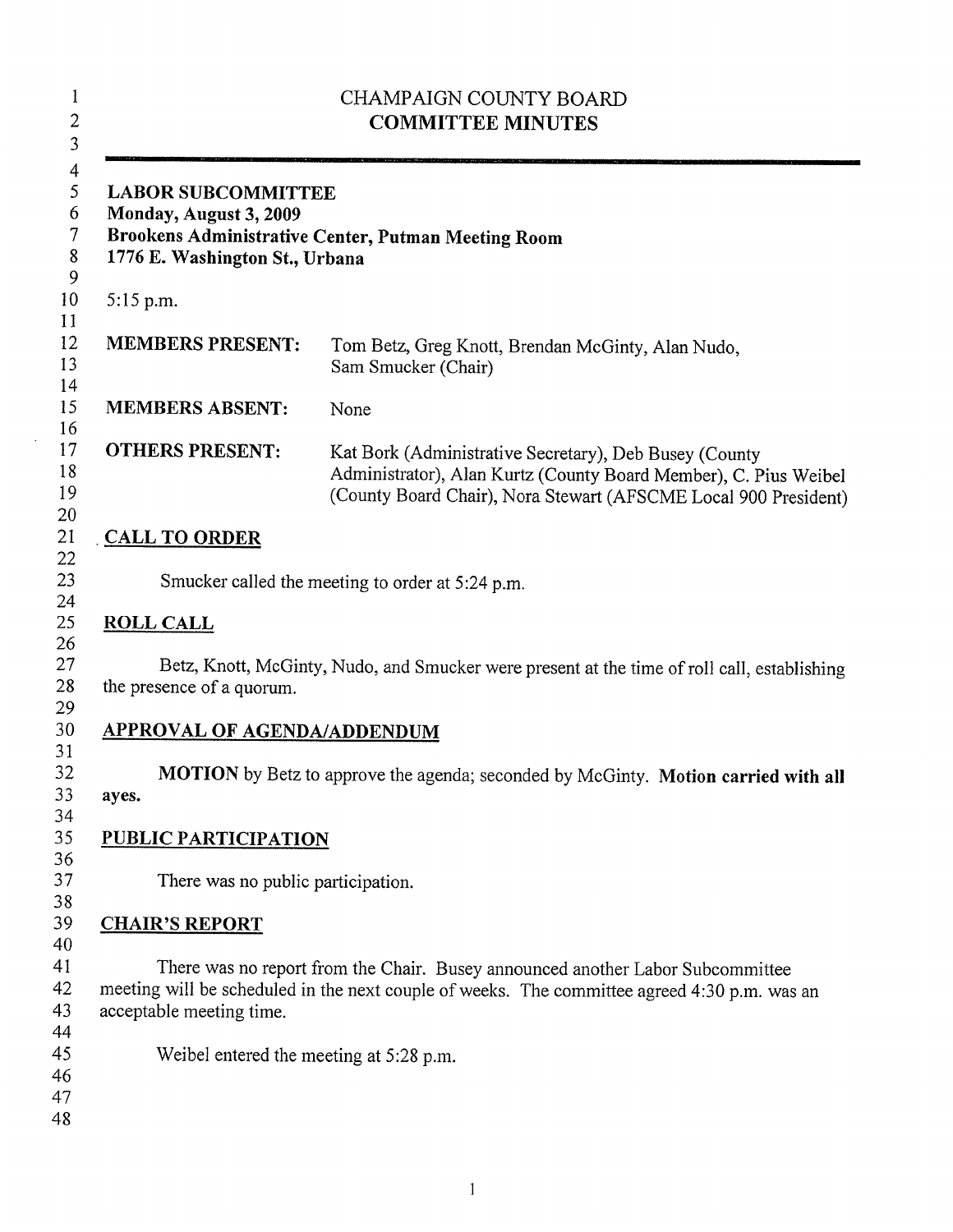# INVITATION TO ATTEND LABOR-MANAGEMENT MEETING

 Weibel stated that Tara McCauley, the AFSCME staff representative, asked for <sup>a</sup> labor- management meeting at the Nursing Home, which was arranged approximately <sup>a</sup> month ago. Right before the meeting, McCauley sent an email to Weibel, certain County Board members, and selected Nursing Home Board of Directors members asking for representatives from both boards to attend the labor-management meeting. Contract negotiations were ongoing at that time, so Weibel responded that the Board members should not attend such meetings during the negotiation process. Negotiations have completed, though the contracts have not been signed, and McCauley has made another request for <sup>a</sup> labor-management meeting with representatives from the County Board and Nursing Home Board of Directors in attendance. Weibel felt the Labor Subcommittee should make <sup>a</sup> decision and asked Smucker who should attend <sup>a</sup> labor-management meeting. Smucker asked for an explanation of why McCauley was asking for the meeting.

 Betz expressed concern because the neither the collective County Board nor individual Board members should be involved in the day-to-day operations of departments other than where it is statutorily or contractually required. If the County Board takes on the role of listening to grievances, it has the potential to contradict the people it has hired to operate the departments and Nursing Home. For example, Busey was hired to run the Administrative Services Department and it is not his position as <sup>a</sup> Board member to sit down with an employee that Busey needs to discipline, fire, or hire. Betz wanted to develop <sup>a</sup> policy to prevent individual Board members from being pulled into labor negotiations or grievances. Smucker concurred with Betz and said the Negotiating Team was the appropriate body to address issues. Weibel said the union could want to discuss <sup>a</sup> multitude of issues, including issues that should be bargained. The Negotiating Team can bring issues to the Labor Subcommittee for further discussion at their discretion. Weibel thought it might be more appropriate for the Nursing Home Board of Directors to attend the meeting. Smucker warned involving either board instead of the Negotiating Team could create confusion regarding who is responsible for negotiations. There needs to be <sup>a</sup> clear line of authority. 

 Busey agreed and pointed out that the collective bargaining agreements define labor- management meetings. The assumption in the agreements is that management will attend those meetings, not County Board members who are policy-makers. If <sup>a</sup> manager felt he or she needed direction from the County Board regarding <sup>a</sup> labor-management meeting, it is incumbent on the 82 manager to ask for the Board's direction. Weibel was happy to agree, he just wanted to make it a policy. Betz totally agreed with Busey's statements as he does not expect to monitor department heads as <sup>a</sup> Board member. The committee discussed the grievance process available to employees 85 in the contracts. Betz asked if Andrew Buffenbarger, the Nursing Home Administrator, requested Board members to attend the labor-management meeting. Weibel had not contacted Buffenbarger about this issue. Betz wanted Buffenbarger to know the County Board has not hung him out to dry. They believe it is Buffenbarger's job to manage the Nursing Home and the Board would consult 89 with him upon his request. Busey stated the new contract has been negotiated over the last nine months and contains even more definitive labor-management language.

**MOTION** by Betz that neither the collective County Board nor the individual County Board members would attend labor-management meetings unless the department manager or County Administrator requests the Board members' presence.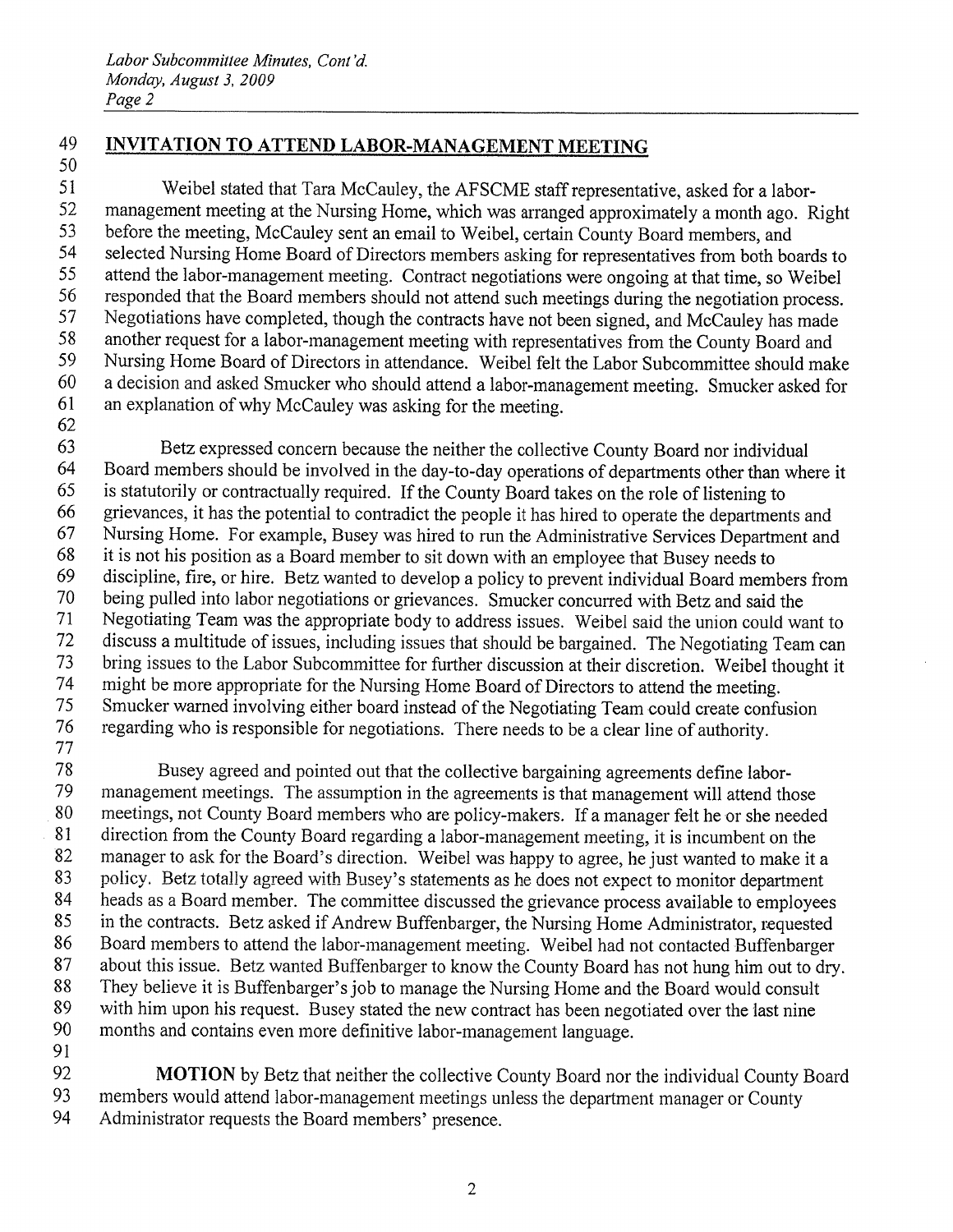Labor Subcommittee Minutes, Cont 'd. Monday, August 3, 2009 Page 3

 McGinty asked to add that the County Board would continue to operate according to its 96 current lines of delineation with negotiating with the Negotiating Team. The committee concurred. Smucker recommended <sup>a</sup> Negotiating Team member be the one to attend <sup>a</sup> labor-management 98 meeting if it is requested by the manager. This would ensure the Board representative is also a<br>99 Labor Subcommittee member. The committee preferred that the County Board members not at Labor Subcommittee member. The committee preferred that the County Board members not attend labor-management meetings, but were willing to concede at the request of <sup>a</sup> manager. Busey noted there might be circumstances where an administrator or manager may ask non-Labor Subcommittee member to attend <sup>a</sup> meeting because of the relevance of that member's participation. It was agreed 103 that participation by non-Labor Subcommittee members would be cleared with the Labor Chair and 104 County Board Chair. Betz agreed to consider McGinty's addition as a friendly amendment. 

McGinty seconded Betz's motion.

 Smucker asked to have <sup>a</sup> statement written for the next meeting. Busey suggested writing it as <sup>a</sup> resolution to be sent to the County Board. Betz remarked union employees communicate with the County Board members and he does not want to stop that practice, but the Board cannot address grievances or engage in negotiations. He verified the employees' First Amendment rights are not being cut off; the committee is simply creating <sup>a</sup> practical policy. He confirmed no County Board member will be sent to tomorrow's labor-management meeting at the Nursing Home because there has not been <sup>a</sup> request from Andrew Buffenbarger. Busey agreed to inform Buffenbarger tomorrow. 

## Motion carried with all ayes.

#### OTHER BUSINESS

There was no other business.

#### ADJOURNMENT

Smucker adjourned the meeting at 5:45 p.m.

## Respectfully submitted,

#### 129 Kat Bork

- 130 Administrative Secretary
- Secy's note: The minutes reflect the order of the agenda and may not necessarily reflect the order of business conducted at the 133 meeting.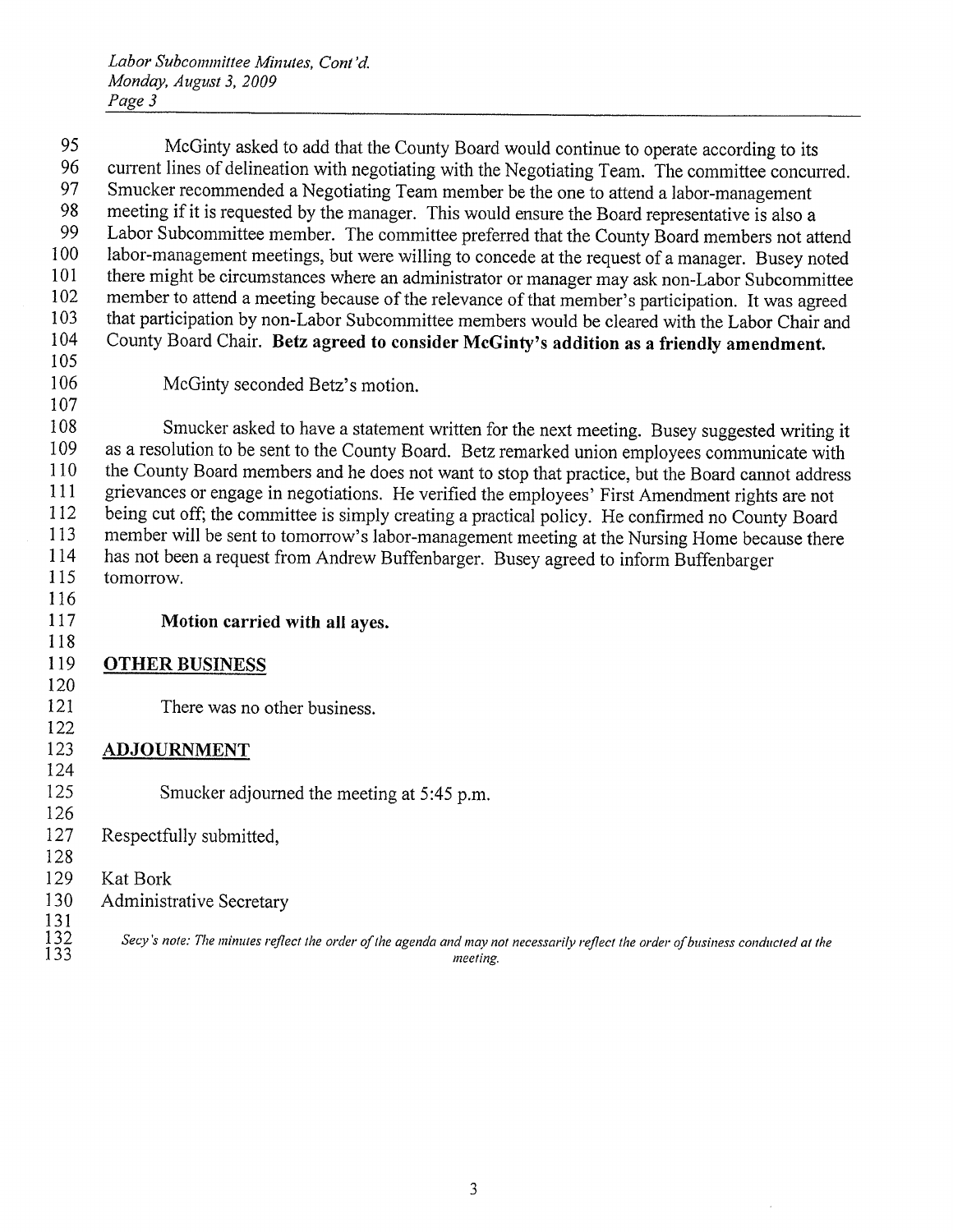|                                                                                        | CHAMPAIGN COUNTY BOARD<br><b>COMMITTEE MINUTES</b>                                                                                                                                                                                                                                                                                                                                                                                                                                                                                                                                                                                                                                                |
|----------------------------------------------------------------------------------------|---------------------------------------------------------------------------------------------------------------------------------------------------------------------------------------------------------------------------------------------------------------------------------------------------------------------------------------------------------------------------------------------------------------------------------------------------------------------------------------------------------------------------------------------------------------------------------------------------------------------------------------------------------------------------------------------------|
| <b>LABOR SUBCOMMITTEE</b><br>Monday, August 17, 2009<br>1776 E. Washington St., Urbana | Brookens Administrative Center, Putman Meeting Room                                                                                                                                                                                                                                                                                                                                                                                                                                                                                                                                                                                                                                               |
| 4:30 p.m.                                                                              |                                                                                                                                                                                                                                                                                                                                                                                                                                                                                                                                                                                                                                                                                                   |
| <b>MEMBERS PRESENT:</b>                                                                | Tom Betz, Greg Knott, Brendan McGinty, Alan Nudo,<br>Sam Smucker (Chair)                                                                                                                                                                                                                                                                                                                                                                                                                                                                                                                                                                                                                          |
| <b>MEMBERS ABSENT:</b>                                                                 | None                                                                                                                                                                                                                                                                                                                                                                                                                                                                                                                                                                                                                                                                                              |
| <b>OTHERS PRESENT:</b>                                                                 | Kat Bork (Administrative Secretary), Deb Busey (County<br>Administrator), Alan Kurtz (County Board Member), C. Pius Weibel<br>(County Board Chair), John Farney (AFSCME Local 900)                                                                                                                                                                                                                                                                                                                                                                                                                                                                                                                |
| <b>CALL TO ORDER</b>                                                                   |                                                                                                                                                                                                                                                                                                                                                                                                                                                                                                                                                                                                                                                                                                   |
|                                                                                        | Smucker called the meeting to order at 4:34 p.m.                                                                                                                                                                                                                                                                                                                                                                                                                                                                                                                                                                                                                                                  |
| <b>ROLL CALL</b>                                                                       |                                                                                                                                                                                                                                                                                                                                                                                                                                                                                                                                                                                                                                                                                                   |
| the presence of a quorum.                                                              | Betz, Knott, McGinty, Nudo, and Smucker were present at the time of roll call, establishing                                                                                                                                                                                                                                                                                                                                                                                                                                                                                                                                                                                                       |
| <b>APPROVAL OF AGENDA/ADDENDUM</b>                                                     |                                                                                                                                                                                                                                                                                                                                                                                                                                                                                                                                                                                                                                                                                                   |
| ayes.                                                                                  | MOTION by Betz to approve the agenda; seconded by Nudo. Motion carried with all                                                                                                                                                                                                                                                                                                                                                                                                                                                                                                                                                                                                                   |
| <b>APPROVAL OF MINUTES</b>                                                             |                                                                                                                                                                                                                                                                                                                                                                                                                                                                                                                                                                                                                                                                                                   |
| seconded by McGinty. Motion carried with all ayes.                                     | MOTION by Betz to approve the February 10, 2009 open and closed session minutes;                                                                                                                                                                                                                                                                                                                                                                                                                                                                                                                                                                                                                  |
| PUBLIC PARTICIPATION                                                                   |                                                                                                                                                                                                                                                                                                                                                                                                                                                                                                                                                                                                                                                                                                   |
|                                                                                        | John Farney asked to speak as a representative of AFSCME Local 900. He stated AFSCME<br>Local 900 opposes the resolution establishing a labor-management meeting policy and thinks it is a<br>cowardly resolution. It says that County Board does not want to talk to its employees, who are<br>constituents and taxpayers in Champaign County. He understood the County Board was tired of<br>dealing with the Nursing Home, but they would not have to deal with it on a constant basis if they<br>fixed the problems at the Nursing Home. The union employees want to talk with their Board<br>representatives and have the Board members come to meetings to see what is really going on from |

 $\bar{z}$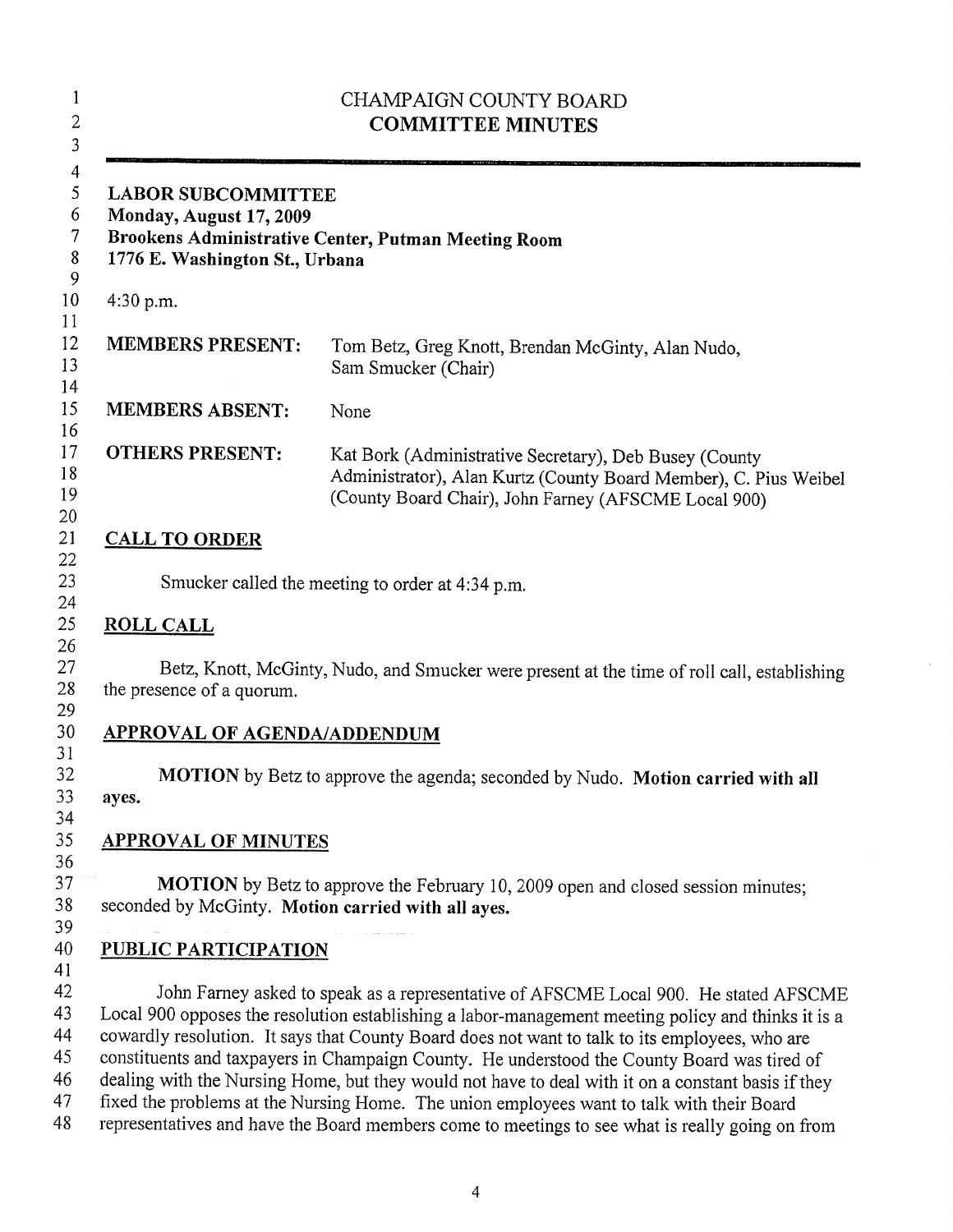- both sides. Farney was worried about the resolution's language regarding County managers
- because County Board members were elected to manage, not Deb Busey or the Nursing Home

 Administrator. He wanted to see County Board members telling Deb Busey and other managers what meetings to attend, not the other way around.

**MOTION** by Betz to move item 8 before the closed session on the agenda; seconded by McGinty. Motion carried with all ayes.

#### 57 CLOSED SESSION PURSUANT TO 5 ILCS 120/2(c)2 TO CONSIDER COLLECTIVE 58 NEGOTIATING MATTERS BETWEEN THE COUNTY AND ITS EMPLOYEES OR THEIR REPRESENTATIVES

 MOTION by Betz to enter into closed session pursuant to 5 ILCS 120/2 (c) 2 to consider collective negotiating matters between Champaign County and its employees or their representatives. He further moved that the following individuals remain present: the County Administrator and the Recording Secretary. Motion seconded by McGinty. Motion carried with <sup>a</sup> vote of 5 to 0. Betz, Knott, McGinty, Nudo, and Smucker voted in favor of the motion. The committee entered into closed session at 5:07 p.m. The committee resumed open session at 5:37 p.m. 

#### 69 RECOMMENDATION OF APPOINTMENT OF NEGOTIATING TEAM FOR AFSCME GENERAL UNIT CONTRACT; FOP CORRECTIONS CONTRACT; & FOP CORRECTIONS SERGEANTS CONTRACT

 Smucker nominated himself and Nudo to the Negotiating Team for the AFSCME General Unit contract negotiations. Smucker nominated Knott to the Negotiating Teams for the FOP Corrections and Corrections Sergeants contract negotiations. 

77 MOTION by Nudo to approve the nominations; seconded by Betz. Motion carried with all ayes. 

# OTHER BUSINESS

81 Approval of Resolution Establishing a Policy Regarding Attendance of County Board Members at Labor Management Meetings or Meetings Required Pursuant to Collective Bargaining Agreements 84 A revised resolution was distributed to the committee. McGinty heard what Farney said about wanting access to County Board members, but that was not the issue in the resolution. The County Board has <sup>a</sup> set Negotiating Team with Board members and professional staff who attend the multiple sessions and are informed about the contract issues. The Negotiating Team reports back to the full Board with information when it is appropriate. McGinty thought it would be counterproductive and inefficient to change that procedure. The designated team should do the negotiating. 

 Betz agreed with McGinty and noted the Open Meetings Act excludes other Board members from negotiating sessions. The Negotiating Team is designated with the authority to act by the 94 County Board. This resolution addressed the different question of labor-management meetings.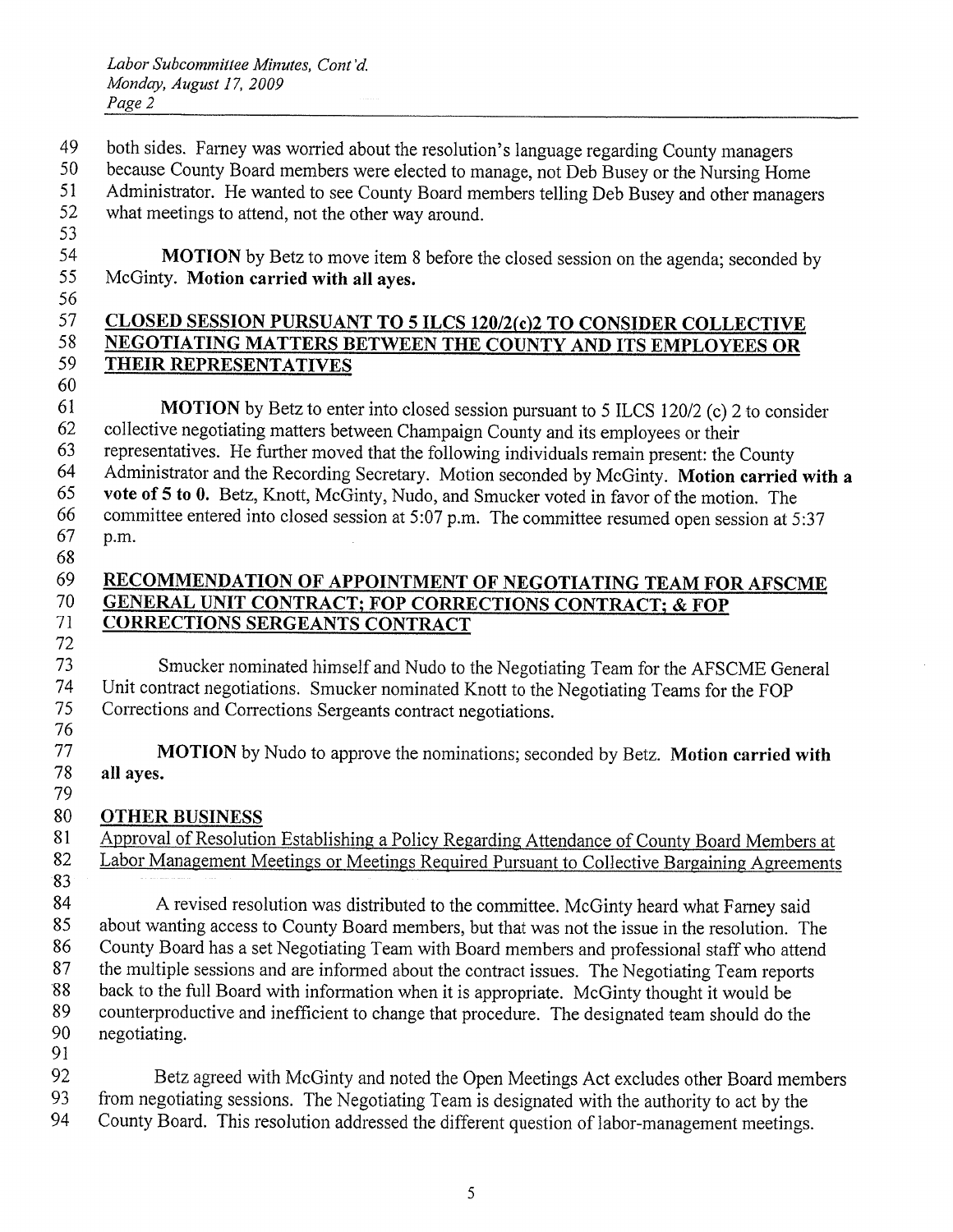95 These meetings are built into the contracts and are not about negotiating. The County Board hires 96 professionals to manage its many departments, pays them well, and they answer to the Board. Betz 97 did not think it was County Board members' role to become part of labor-management relation 98 meetings when the members do not run the departments on a day-to-day basis. He described his 99 experience on a Negotiating Team and passing on feedback from constituents to the appropriate 100 department head. As a County Board member, he should not be in room when Buffenbarger is 101 hearing employee complaints because that is why Buffenbarger was hired. Betz wants people to 102 understand the proper channels must be followed to prevent end-around techniques. There needs to 103 be recognition that a chain of command exists. While the Board is ultimately responsible, they<br>104 should not be involved in the day-to-day operations of departments should not be involved in the day-to-day operations of departments. 105

106 Knott completely agreed with Betz's comments and remarked the County Board's role is 107 policy-making while managers are hired to manage. The County employees feel free to talk to him 108 outside of the office about problems and he will take other concerns to the appropriate manager 109 because it is the proper process. The County Board owes it to their department heads to follow this 110 process. Individual employees are still free to talk to County Board members. 111

<sup>112</sup> Betz thought there was also <sup>a</sup> union rights issue because the Board might be hearing from 113 only a small section of the union who do not represent the whole entity. The County Board could 114 commit an unfair labor practice by adopting the position of a small minority of the union and has to be careful. be careful. 116

117 Smucker asked where Board members should draw the line about not discussing 118 employment related matters with an employee. Knott emphasized that no single Board member has 119 the authority to bargain. Smucker noted employees can lobby Board members on any issue as 120 citizens. Knott expressed that any operational issues reported by an employee should be referred to 121 the department head or elected official by the County Board member. That process is important. 122 There is implied pressure when a Board member is asking a manager about an issue; this balances 123 the fact that the County Board cannot negotiate. 124

125 Kurtz asked if Board members were allowed to attend labor-management meetings as 126 observers only. Knott stated they cannot shake the role of a County Board member and it would 127 circumvent the process. Kurtz said he wanted to observe the negotiations and labor-management 128 meetings. Betz clarified that labor-management meetings are not negotiations. Busey explained 129 labor-management meetings are defined by the contracts as meetings between the employer 130 (management) and the union related to specific operational and contract issues. These are not 131 negotiating sessions. The resolution allows for management to request <sup>a</sup> County Board member 132 attend <sup>a</sup> labor-management meeting when the manager believes there is <sup>a</sup> benefit to having <sup>a</sup> Board 133 member at the meeting. She has attended labor-management meetings and they typically talk about 134 the day-to-day implementation of the contract terms in operations, not policy. She pointed out 135 management does not invite specific union employees to attend <sup>a</sup> labor-management meeting; the 136 bargaining agent brings those employees to the table. It would not be appropriate for the bargaining<br>137 agent to specifically invite certain County Board members to a labor-management meeting. It agent to specifically invite certain County Board members to a labor-management meeting. It 138 seems appropriate that management continues to determine who are the appropriate management 139 representatives to deal with the identified issues for discussion at the labor-management meetings.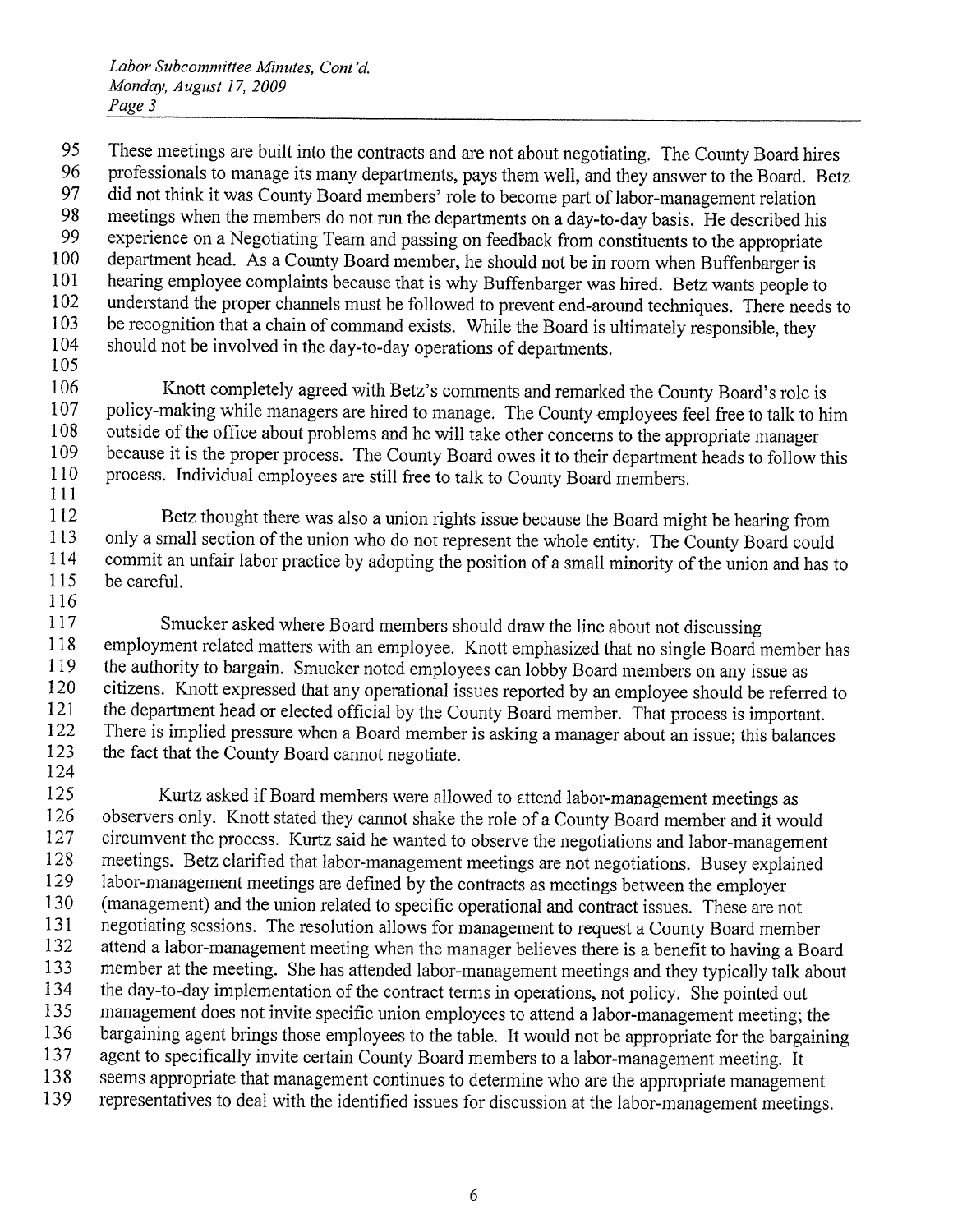McGinty supported letting the professional managers do their jobs because there are 141 appropriate avenues to lobby the County Board. He wondered if the resolution was needed at all. Weibel thought the resolution did clarify the issue, but did not think the yellow sections in the revised resolution were necessary. Betz wanted to have <sup>a</sup> policy to educate all 27 Board members and provide <sup>a</sup> basis for management to refer to <sup>a</sup> policy when the issue comes up in the future. This 145 gives management that protection because it is a County Board policy. The committee continued to discuss the proposed resolution. **MOTION** by Betz to approve the Resolution Establishing a Policy Regarding Attendance of 149 County Board Members at Labor Management Meetings or Meetings Required Pursuant to County Board Members at Labor Management Meetings or Meetings Required Pursuant to Collective Bargaining Agreements without the yellow highlighted sections; seconded by McGinty. 152 The committee discussed altering the verbiage of the resolution to avoid a confrontational tone. Betz and McGinty agreed to <sup>a</sup> friendly amendment to include language in the third Whereas paragraph to read "the Champaign County Labor Subcommittee recognizes policies and establishes that labor-management meeting and other meetings required pursuant to any of the County's collective bargaining agreements are <sup>a</sup> venue in which management employees, bargaining agents, 157 and employees can discuss issues that are related....County Board members may attend those meetings upon invitation by the appropriate management representatives." Weibel exited the meeting at 5:03 p.m. McGinty expressed the policy's intention is not to cut off communication to County Board members, but to ensure concerns are directed to the knowledgeable parties to have consistency. Smucker noted nothing in the resolution restricts employees from lobbying the County Board. Board members need to be cautious on how they respond to employees. Weibel returned to the meeting at 5:06 p.m. Motion carried as amended with all ayes. ADJOURNMENT Smucker adjourned the meeting at 5:39 p.m. Respectfully submitted, 177 Kat Bork Administrative Secretary  $\begin{array}{c} 179 \\ 180 \\ 181 \end{array}$ Secy's note: The minutes reflect the order of the agenda and may not necessarily reflect the order of business conducted at the neeting.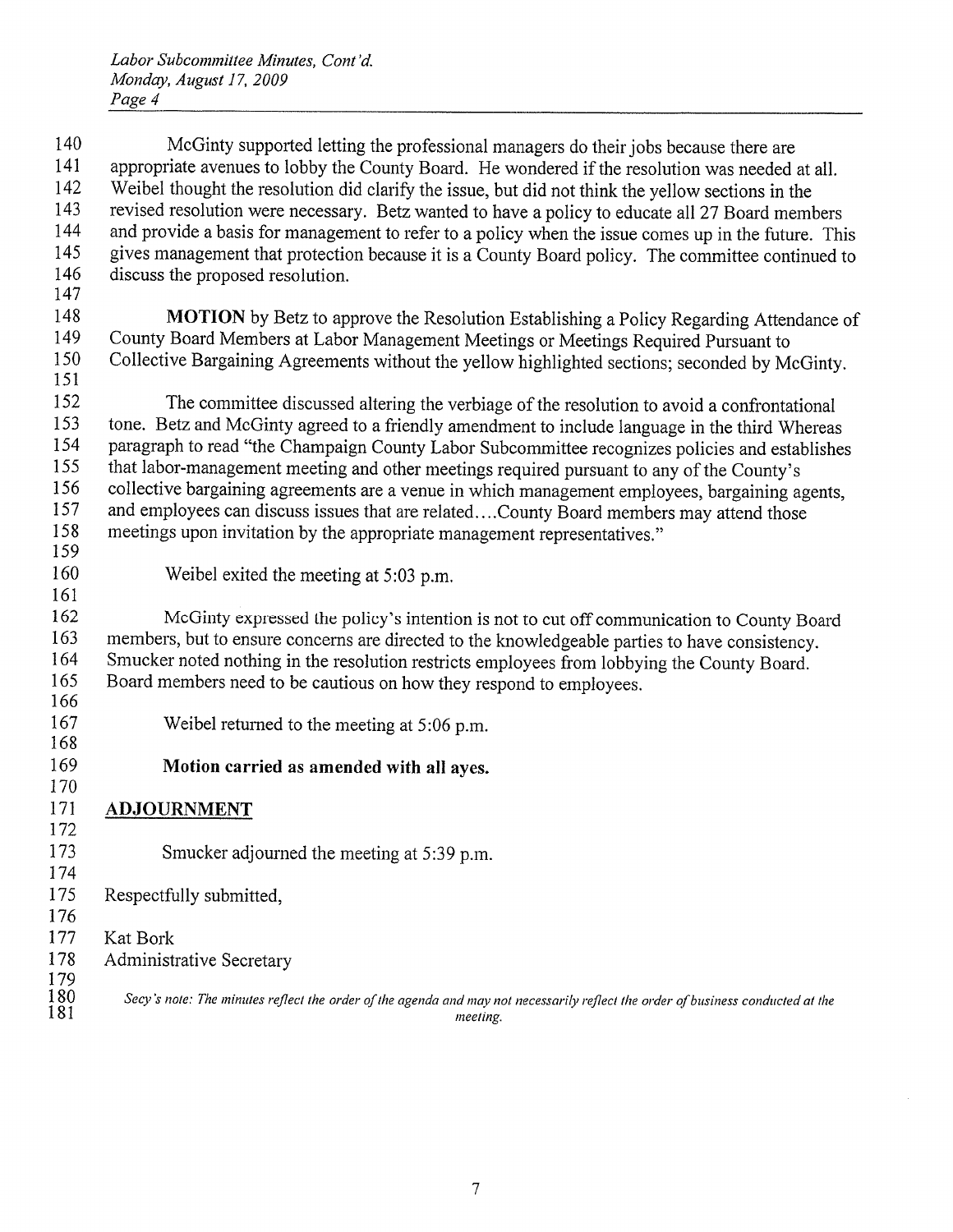| <b>LABOR SUBCOMMITTEE</b><br>Thursday, September 24, 2009<br>1776 E. Washington St., Urbana | Brookens Administrative Center, Putman Meeting Room                                                                                                                                                                                                          |
|---------------------------------------------------------------------------------------------|--------------------------------------------------------------------------------------------------------------------------------------------------------------------------------------------------------------------------------------------------------------|
| 6:30 p.m.                                                                                   |                                                                                                                                                                                                                                                              |
| <b>MEMBERS PRESENT:</b>                                                                     | Tom Betz, Greg Knott, Brendan McGinty, Alan Nudo,<br>Sam Smucker (Chair)                                                                                                                                                                                     |
| <b>MEMBERS ABSENT:</b>                                                                      | None                                                                                                                                                                                                                                                         |
| <b>OTHERS PRESENT:</b>                                                                      | Kat Bork (Administrative Secretary), Andrew Buffenbarger (Nursing)<br>Home Administrator), Deb Busey (County Administrator), David<br>DeThorne (Senior Assistant State's Attorney), Alan Kurtz (County<br>Board Member), C. Pius Weibel (County Board Chair) |
| <b>CALL TO ORDER</b>                                                                        |                                                                                                                                                                                                                                                              |
|                                                                                             | Smucker called the meeting to order at 6:31 p.m.                                                                                                                                                                                                             |
|                                                                                             |                                                                                                                                                                                                                                                              |
|                                                                                             |                                                                                                                                                                                                                                                              |
| <b>ROLL CALL</b><br>the presence of a quorum.                                               |                                                                                                                                                                                                                                                              |
| <b>APPROVAL OF AGENDA/ADDENDUM</b>                                                          |                                                                                                                                                                                                                                                              |
| ayes.                                                                                       |                                                                                                                                                                                                                                                              |
|                                                                                             |                                                                                                                                                                                                                                                              |
| <b>PUBLIC PARTICIPATION</b>                                                                 | Betz, Knott, McGinty, Nudo, and Smucker were present at the time of roll call, establishing<br>MOTION by Knott to approve the agenda; seconded by McGinty. Motion carried with all                                                                           |
| There was no public participation.                                                          |                                                                                                                                                                                                                                                              |
| <b>THEIR REPRESENTATIVES</b>                                                                | CLOSED SESSION PURSUANT TO 5 ILCS 120/2(c)2 TO CONSIDER COLLECTIVE<br>NEGOTIATING MATTERS BETWEEN THE COUNTY AND ITS EMPLOYEES OR                                                                                                                            |

 $\mathcal{L}_{\mathcal{A}}$